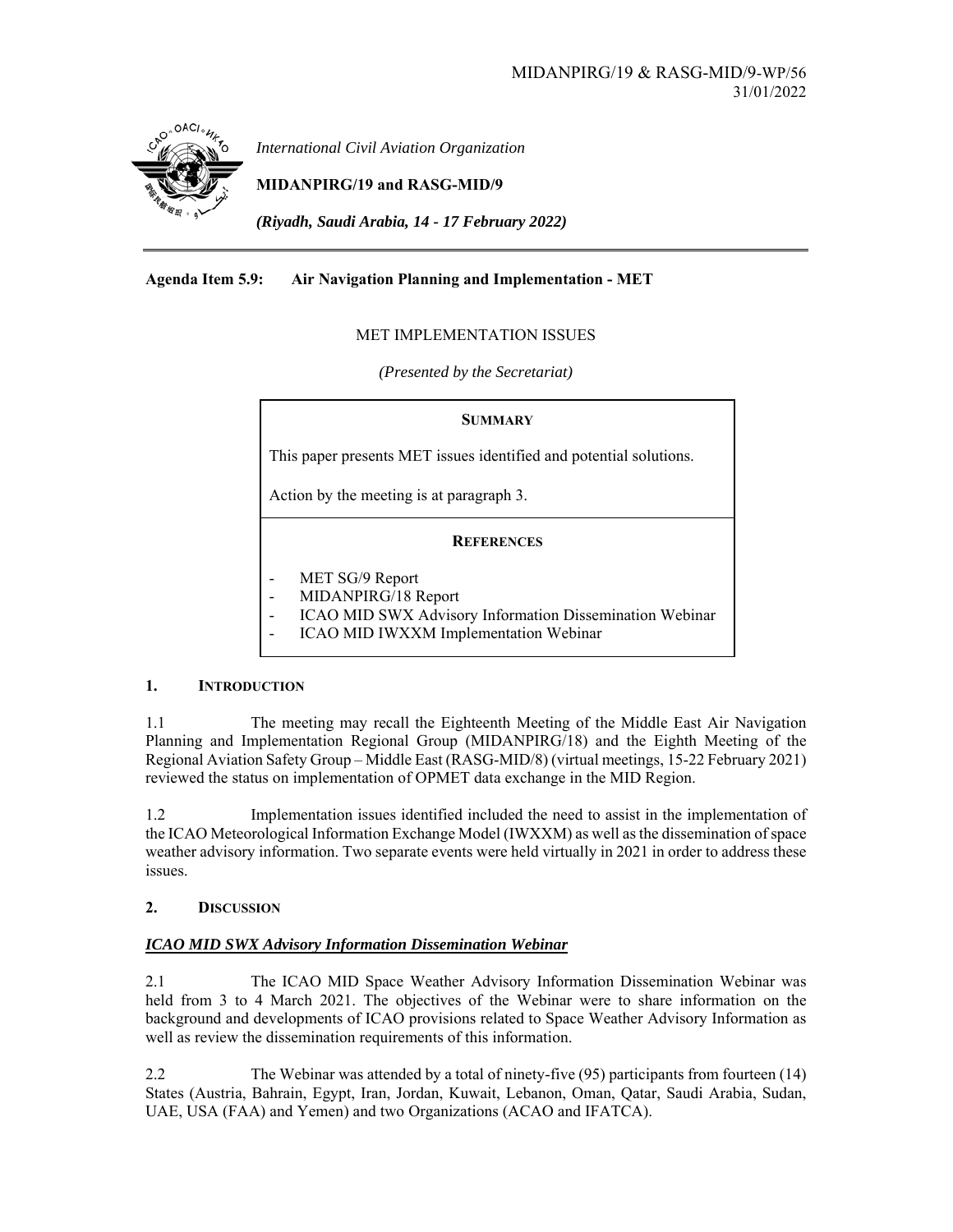- 2 -

2.3 The Webinar provided an overview of space weather and related phenomena (solar flares, radiation storms and geomagnetic storms) and their impacts on aviation.

2.4 Information related to the ICAO provisions on space weather introduced in Amendment 78 to Annex 3 (November 2018) was highlighted. Specifically, space weather advisory information is issued for High Frequency (HF) Voice/Data and Satellite Communications; Radiation Exposure to Crew and Passengers; and Global Navigation Satellite System (GNSS) Based Navigation and Surveillance. These services are provided by four global Space Weather Centres that include consortium arrangements in three cases.

2.5 The Webinar addressed the dissemination of space weather advisory information as this information must be supplied to Area Control Centres (ACC), Flight Information Centres (FIC), Aerodrome Meteorological Offices (AMO), other Space Weather Centres, international OPMET databanks, international NOTAM Offices and aeronautical fixed service Internet-based services (WIFS and SADIS). Typically, the National OPMET Centre (NOC) distributes space weather advisory information to the ACC(s)/FIC(s), AMO(s) and international NOTAM Offices.

2.6 The Webinar encouraged States to investigate (e.g. survey) with operators in their State on their operational procedures in space weather events (e.g. descent procedures planned by an airline in case of radiation exposure) and provide feedback on their experience.

## *ICAO MID IWXXM Implementation Webinar*

2.7 The ICAO MID IWXXM Implementation Webinar was held from 26 to 27 May 2021.

2.8 The objectives of the Webinar were to share information on the background, requirements and best implementation practices of ICAO provisions and World Meteorological Organization (WMO) means of compliance related to IWXXM.

2.9 The Webinar was attended by a total of one-hundred and five (105) participants from seventeen (17) States (Austria, Bahrain, Belgium, France, Egypt, Iran, Iraq, Jordan, Kuwait, Lebanon, Oman, Qatar, Saudi Arabia, Sudan, Syria, UAE and USA) and three (3) Organizations (GCC, IFATCA and WMO).

2.10 The Webinar noted that provisions related to IWXXM became a requirement in Amendment 78 to Annex 3 applicable 5 November 2020. Specifically, the following MET related data shall be disseminated in IWXXM form in addition to Traditional Alphanumeric Code (TAC) form: METAR and SPECI, TAF, SIGMET and AIRMET, Tropical Cyclone Advisory, Volcanic Ash Advisory and Space Weather Advisory Information.

2.11 One of the main advantages of providing MET data in IWXXM format is that IWXXM is geo-referenced specifically to aeronautical information which is needed to move towards a System Wide Information Management (SWIM) environment. Another main advantage is that national extensions are easier to support in IWXXM and additional information nationally (e.g. reporting wind at various altitudes on approach) can be provided in a standard format.

2.12 The Webinar addressed global developments related to SWIM and ICAO ASBU as well as developments by the MET Panel (METP) Working Group on Meteorological Information Exchange (WG-MIE) and WMO.

2.13 Furthermore, the Webinar reviewed the Guidelines for the Implementation of OPMET Data Exchange using IWXXM (MID Doc 012). As different WMO abbreviated header lines are used for IWXXM, the Webinar encouraged the notification of changes for OPMET data using the METNO procedures.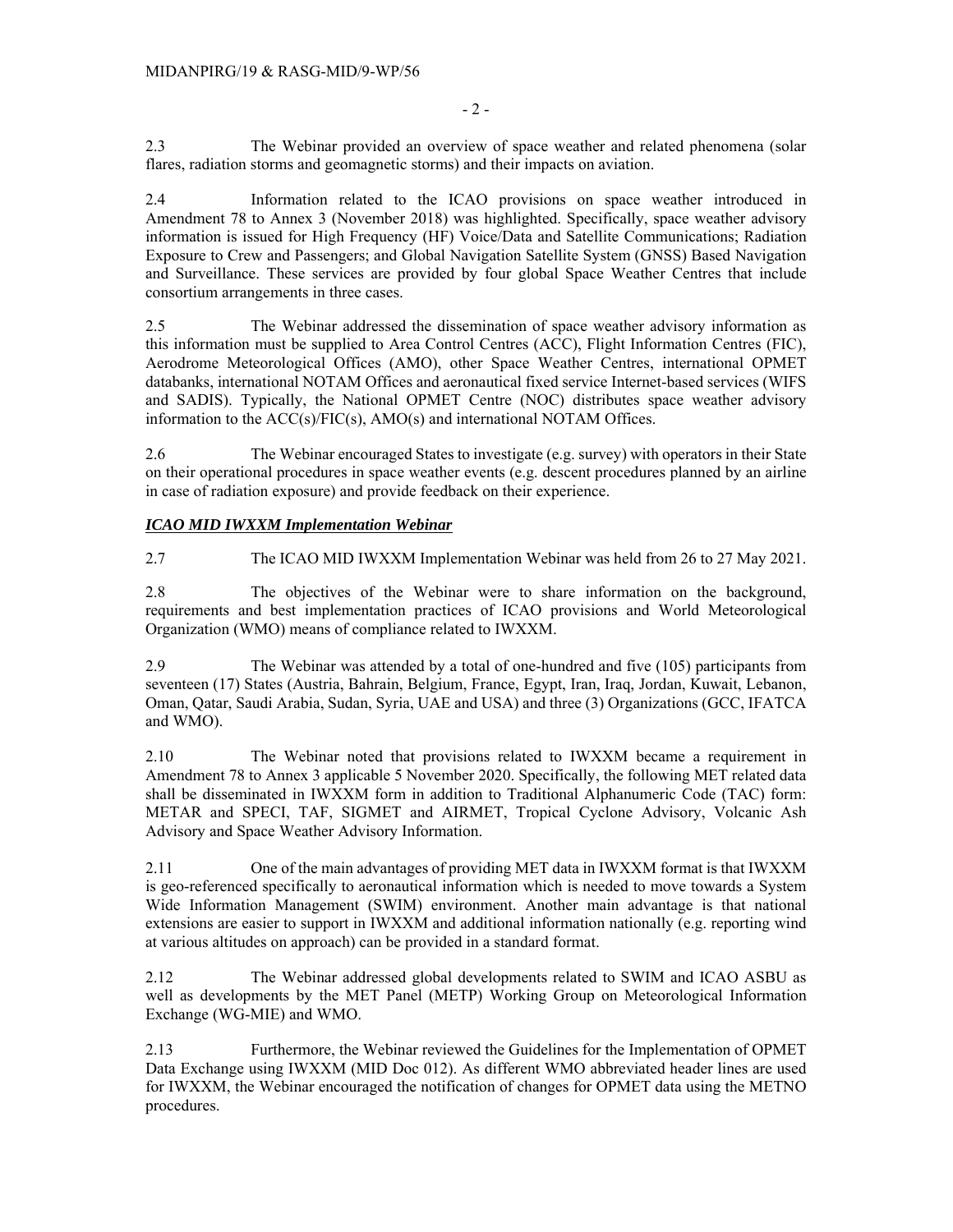2.14 Interregional IWXXM coordination, steps on IWXXM implementation and State examples of IWXXM implementation were provided to the Webinar. In addition, an overview of Appendix H of the EUR AMHS Manual was provided to the Webinar.

2.15 The Webinar received input on the status of IWXXM implementation from seven (7) States in the MID Region as provided at **Appendix A** and States are encouraged to update this information.

## *MET Deficiencies*

2.16 The MIDANPIRG/18 RASG-MID/8 Meeting noted that the total number of MET deficiencies was thirteen (13) priority 'A' deficiencies. Six (6) related to QMS; and seven (7) related to METAR, TAF, SIGMET and WAFS. Three (3) new deficiencies were added: ORBM METAR and 24 hour TAF not available internationally (Iraq), SADIS FTP not available (Libya) and OYAA METAR and 30-hour TAF; OYHD, OYRN, OYSN, OYTZ METAR and 24-hour TAF not available internationally (Yemen).

2.17 With reference to the deficiencies listed for Yemen (QMS, SIGMET as well as METAR and TAF), a corrective action plan was provided and reflected in the Middle East Air Navigation Deficiencies Database (MANDD) which includes the expected date of remedying these deficiencies (31 December 2022).

2.18 Since MIDANPIRG/18, required international exchange of OPMET data had ceased in Sudan beginning 25 October 2021. Required OPMET data (HSSK and HSPN: METAR and 30-hour TAF; HSOB and HSNN: METAR) was not available and ICAO MID corresponded with the Sudan Meteorology Department on making this information available internationally. Regional OPMET Centre (ROC) Jeddah confirmed that this required OPMET data was not received at ROC Jeddah for the months of November and December 2021.

2.19 Furthermore, as confirmed by ROC Jeddah, required OPMET (METAR and 24-hour TAF) is not available for HLLB and HLLT (Libya) and the required OPMET (METAR) is not available for HLLS (Libya) for the months of November and December 2021.

2.20 Since MIDANPIRG/18, the SADIS Provider informed ICAO MID that SADIS FTP is no longer available for Iraq (as of January 2021) and Jordan (as of January 2022). Furthermore, the SADIS Provider informed ICAO MID that SADIS FTP has been acquired in Libya and this related deficiency proposed to be removed.

2.21 Given the above, updates to the MANDD are provided for the meetings consideration.

### **3. ACTION BY THE MEETING**

- 3.1 The meeting is invited to urge States to:
	- a) investigate (e.g. survey) with operators in their State on their operational procedures in space weather events (e.g. descent procedures planned by an airline in case of radiation exposure) and provide feedback on their experience;
	- b) provide an updated status on IWXXM implementation; and
	- c) provide a corrective action plan, for the referenced MET deficiencies identified.

--------------------